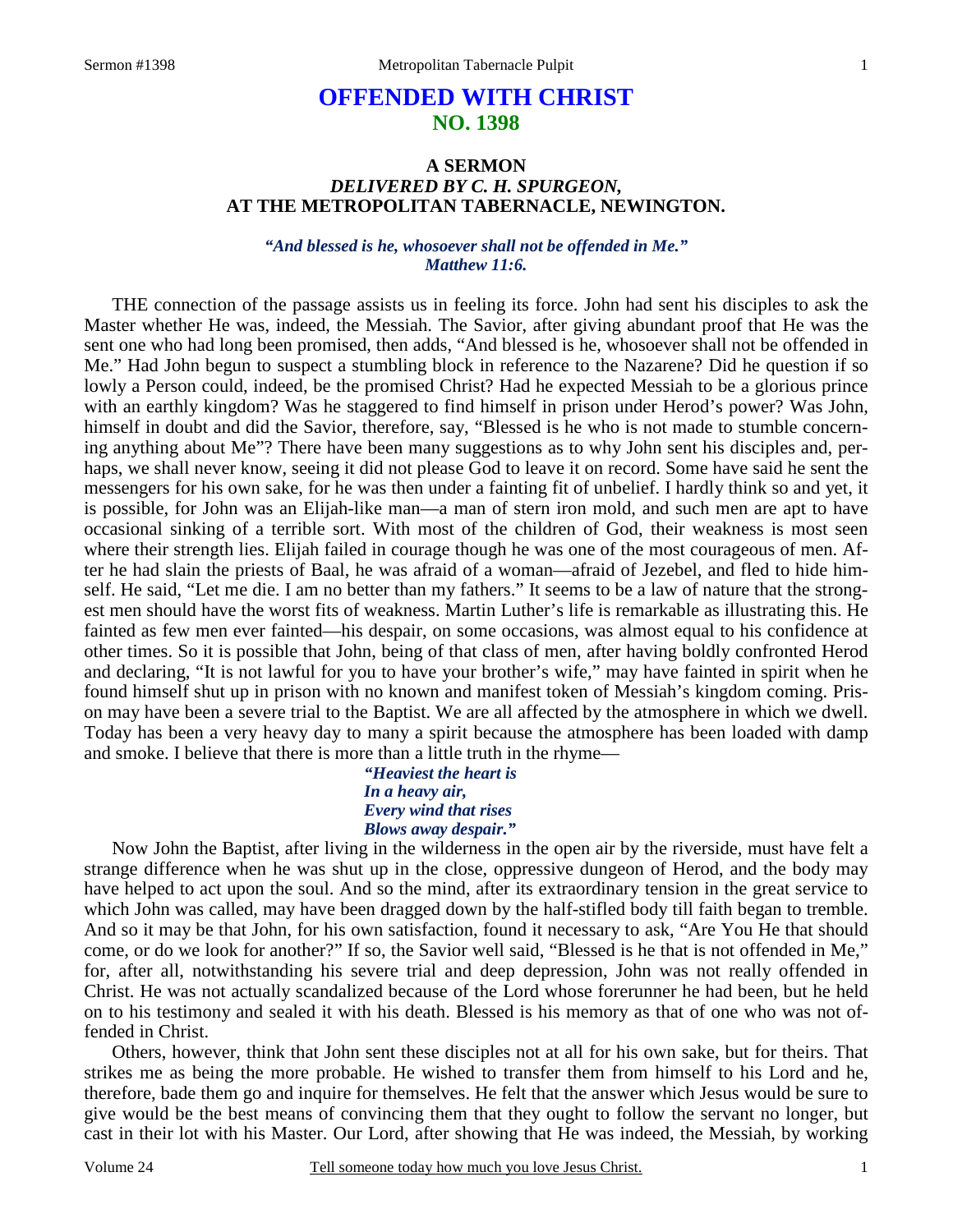miracles in their presence and preaching the gospel, then said to them, "And blessed is he who is not offended in Me. You see Me here despised and rejected of men, notwithstanding that I work miracles. You see that I am called Beelzebub and treated with the utmost scorn. You shall be blessed if, believing Me to be the Christ of God, you follow Me without being staggered at anything you see, or annoyed at anything you are called to bear for My sake."

Whatever may have been John's motive, the text will, I trust, serve us for a useful purpose. May we be among the number of those who are blessed because we are not offended in Christ. And let us now look at various characters that we may know to which class we belong.

First, *there are some who are so offended with Christ that they never accept Him as their Savior at all.* Secondly, there is another class of persons *who, after professing to accept Him and apparently casting in their lot with Him, are, after all, scandalized.* They find stumbling blocks and go back and forsake the way which they professed to tread. But then, thirdly, there are others who, by the grace of God, *take Christ as He is with all their hearts and are not offended in Him,* and these are they that are blessed in very deed, and shall enter into eternal blessedness in heaven.

**I.** First, then, I shall try to speak and God help me to speak effectually, TO SOME WHO ARE SO OFFENDED IN CHRIST THAT THEY NEVER TRUST HIM AT ALL, OR ACCEPT HIM AS THEIR SAVIOR. Let us tell the reasons why some men do not receive Christ and are offended in Him. O that the Spirit of God may drive these unreasonable reasons from their souls and lead them to Jesus.

Some in His own day were offended with Him because of *the humbleness of His appearance.* They said, "He is the son of a carpenter. His father and His mother we know and His brothers, are they not all with us? When Messiah comes, we know not from where He is, but as for this man, we know from where He is." He came among them as a mere peasant. He wore the ordinary raiment of the people. A garment without seam, woven from the top throughout, served His purpose. No soft raiment and gorgeous apparel decorated and distinguished Him. He did not affect any dignity. He came with no chariot and horses and pomp of a prince. He was meek and lowly. Even in the grandest day of His triumph, He rode upon a colt, the foal of an ass, and therefore, they said, "Is this the Son of David? Is this the King, the glorious one of whom prophets spoke in ages long gone by?" And so they were scandalized and offended in Him because there was a lack of that earthly glory and splendor for which they had looked. Men feel the same today. There are some who would be Christians, but then Christianity must be a very respectable thing. And if the truth is to be found among poor people, well, then, the truth may be for them, for they will not go with them to hear a plain preacher and mix with common people. If truth walks the streets in silver slippers, then they do not mind acknowledging it and walking with it, but if it toils in rags through the back streets and by miry pathways, then they say, "I pray you have me excused." The religion of Jesus Christ never was, nor ever can be, the religion of this present evil world. He has chosen a people out of the world who believe it, but the world itself has always hated it. Did not our Lord tell us (John 14:17), concerning the Spirit of truth, that the world cannot receive Him because it sees Him not, neither knows Him? Whenever you find a religion which unites itself with pomp, show and worldly power, if there is any truth in it at all, it has, at any rate, deteriorated from the standard of its purity and is not according to the mind of Christ. But there are some who are so fond of everything that is fashionable—everything that is great and famous—that, if the Lord Jesus Christ is despised and rejected of men, they despise and reject Him too. Ah, but I hope that I address some to whom the Lord has given a nobler spirit. I hope some men and women are here tonight, who will never reject the truth because it is unfashionable, or refuse to follow Christ because He is despised. No, but the noble spirit says, "Is it right? Then I will espouse it. Is it true? Then I will believe it in the name of God. Though it may mean poverty and shame, yet that is the side on which I will enlist." There is a nobler chivalry than all the chivalry of war. It is the chivalry of the heart that dares be nailed to the cross with Christ sooner than turn aside to seek flowery pathways and follow the trail of the serpent. Yet many reject Christ because of the humbleness of His exterior. Who is on the Lord's side and will dare declare it before a scoffing world?

Again, there are others who reject Him because of *the fewness of His followers.* They like to go where many go and they say, "Well, but there are so few that go that way, I do not wish to be singular." Yet every honest heart must admit that truth could never yet be decided by votes, for, as a rule, it has

2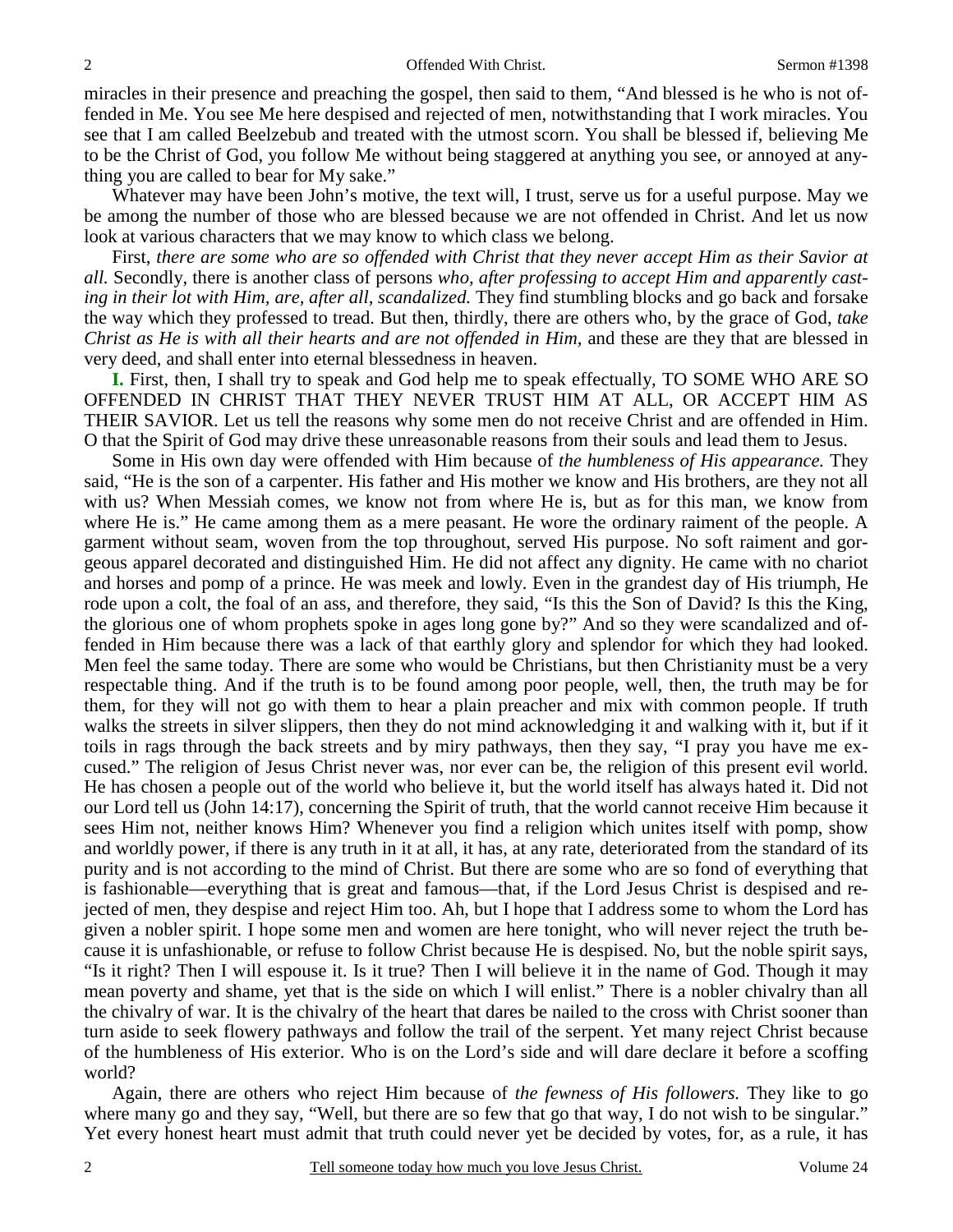been in the minority. If we are to count heads we must go to the Pope, or the Sultan, or the Brahmin. For my part I think that a minority of one with Christ is stronger than a majority of fifty millions against Him, for Christ, the Son of God, in His own person, sums up a total greater than all the multitudes that ever can be against Him. There are some who quite forget that our Lord has said, "Broad is the way that leads to destruction and many there are which go in that way." And again, "Strait is the gate and narrow is the way which leads unto life, and few there are that find it." The way that leads to eternal life, though it is the King's highway, is often, as little frequented as a country lane. If you must be on the side of the majority, then you will certainly be on the side of deadly error unless there should come some happier times, when the Lord has more greatly increased the number of His people than at the present. May you be spared to see such days, but those days have not come as yet. And if you will not go with the Lord until the multitudes are with Him, you will perish in your sin. Do not, I pray, stumble at Him because of this.

Some are offended with Christ for quite another reason, namely, because of *the grandeur of His claims.* He claims to be God over all, blessed forever. He counted it not robbery to be equal with God, though He made Himself of no reputation and took upon Him the form of a servant. Now some spirits quibble greatly at this. They did so in His day. They took up stones to stone Him because He made Himself equal with God. Proud, carnally wise minds cannot endure the doctrine that the Redeemer is coequal and co-eternal with the Father, very God of very God. To my mind it is a reason why I accept Him. If He were not God, how could He save *me*? The weight of my sins would stagger all the angels and cherubim and seraphim if they should try to lift it. I must have a God to save me, or saved I can never be. And to me it is the greatest consolation possible that He who was the son of Mary is also the Son of God. That though human even as we are human, sin excepted, He was altogether divine. Oh do not, do not be offended with Him because of this, but rather rejoice in Immanuel, God with us, and trust your soul in His hand.

A certain number of unconverted men are grievously offended with our Lord because of *His atonement.* This which to us is the very center of all His excellence—that He saves us by standing in our place and bearing the wrath of God on our behalf—this is dreadfully kicked at by some. And I have heard these fastidious people finding fault with ministers for talking too much of *the blood.* They cannot endure the term, "the precious blood of Christ." We shall never listen to their fastidiousness, not for a single moment. But if we knew such to be present, we would go out of our way on purpose, to shock them because we think that no respect should be shown to such a wicked taste. If the doctrine of the atonement is kicked at, the answer of Christ's minister should be to preach the atonement again and again and again in the plainest possible terms, and declare with even greater vigor and frequency the glorious substitutionary sacrifice of our Lord Jesus Christ in the place of His people. This is the very heart of the gospel and should be preached in your hearing at least every Lord's Day. Leave that out? You have left out the life of the gospel, for "the blood is the life thereof." Without shedding of blood there is no remission and, therefore, as remission is the great privilege of the gospel, we have no salvation to declare and we have no remission to preach unless the blood—

### *"From His riven side which flowed"*

is continually set forth before you Oh, why should men quibble at that which is their salvation? If they ever are redeemed, it must be, "not with corruptible things as silver and gold, but with the precious blood of Christ." If they ever are cleansed from all sin, it must be because of that divine declaration, "The blood of Jesus Christ His Son cleanses us from all sin." May we never stumble at Christ because of His cross, for that were to reject our only hope, that were to quarrel with our life, that were to insist upon shutting the gates of mercy upon our own souls, that were to become enemies to our best friend and to ourselves. God save us from such an infatuation as that!

We have found a good many, also, who are offended because of Christ for a different reason altogether, namely, because of *the graciousness of the gospel.* It has too much free grace in it for them. They would like a mingle-mangle of grace and works. You will constantly hear it said that the doctrine of justification by faith is very dangerous and ought to be preached with great caution. Occasionally our secular papers, which, as you know, understand a great deal about religion, will instruct us as to what we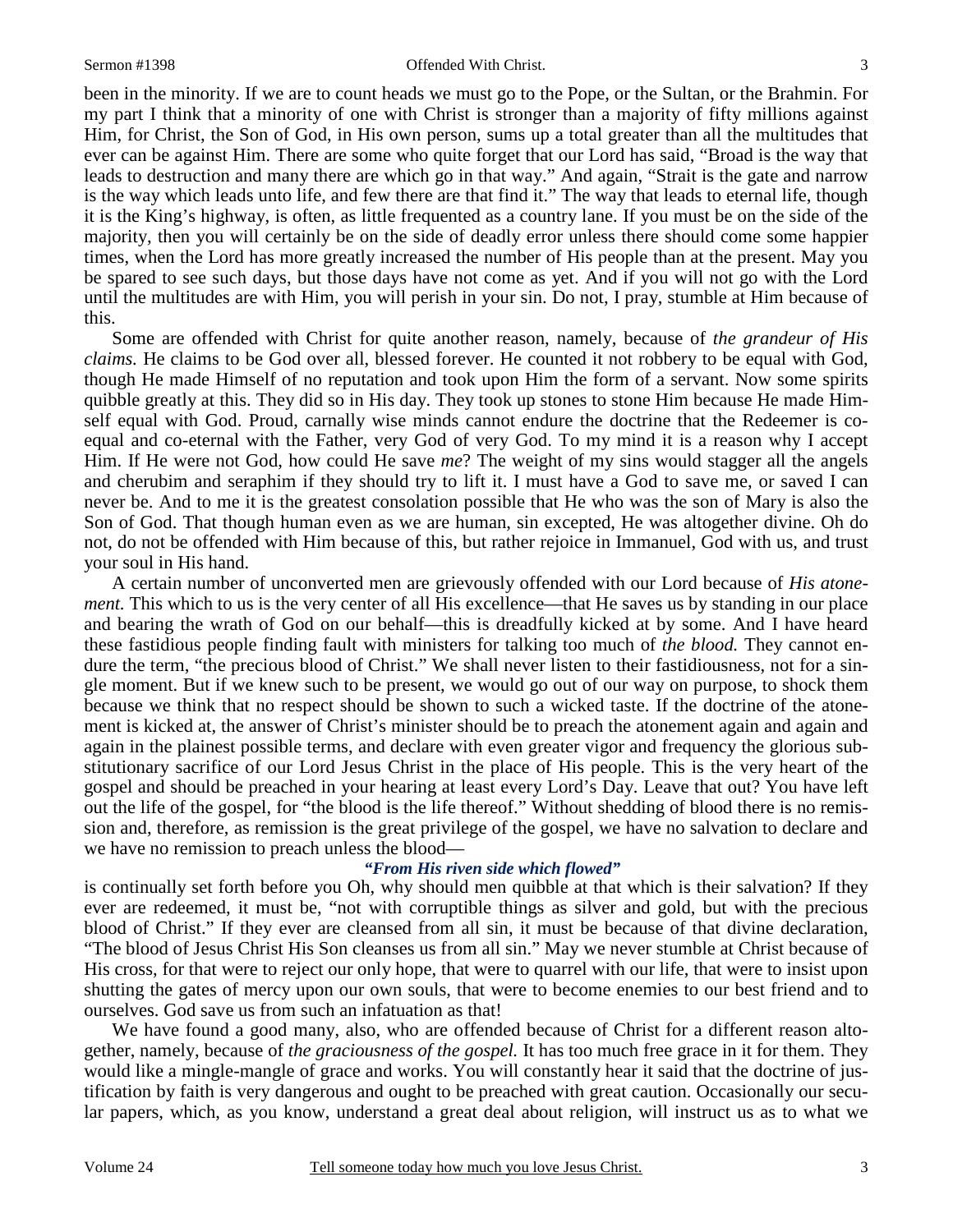should preach. The moral virtues ought to be our main theme and justification by faith should be so qualified as to be virtually denied. It is very wrong, they say, to sing that hymn—

> *"Nothing, either great or small, Nothing, sinner, no! Jesus did it, did it all, Long, long ago."*

And to tell the sinner that until he believes in Jesus Christ—

## *"Doing is a deadly thing:*

# *Doing ends in death,"*

is regarded as a crime so manifest that it needs only to be mentioned and every reader of the paper will be dreadfully shocked. And yet the editor of the paper, or the writer, probably calls himself a Protestant, and justification by faith is the one doctrine upon which all Protestantism turns. Very likely the writer of the stinging article calls himself a churchman and yet even the doctrine of the Church of England about that matter is as plain as words could possibly make it. Yes, and then they suppose us to be some modern sect of revivalists that have newly sprung up, although we are preaching that which is and always was the gospel, the doctrine by which you may test whether a church stands or falls—salvation, not by the works of the law, but according to the grace of God. Crowds of people cannot endure *grace*. And as to the term, "free grace," they say that it is a tautological expression. It may be so, but it is a very expressive term and because they do not like it, I always intend to use it. It will do them good to be made to know that we mean it and, therefore, use doubly strong language. It shall not only be, "gratis," which is free, but, "free gratis." And we will, one of these days, put something else on to make it plainer still, if possible, and say, "Free, gratis, for nothing." Salvation through eternal love, salvation through mercy alone, salvation, not of merit, salvation, not of the will of man, nor of blood, nor of the flesh, but salvation by the eternal purpose of divine sovereignty. Salvation by the will of God, who has said, "I will have mercy on whom I will have mercy, and I will have compassion on whom I will have compassion"—this we will, always preach. Grace free as the air, spontaneous, undeserved, but given of God because He delights in mercy. Yes, they kick against this but, if they knew themselves, they would know that nothing else will ever suit the sinner but this. He who has broken the divine law is never in a right state of heart till he feels salvation by himself to be hopeless till he is shut up in the condemned cell and hears the sentence read against him condemning him to die and knows that nothing he can do can, by any possible means, reverse that sentence, and then sees Jesus interposing in all the freeness of His love and saying, "Now you have nothing to pay. I frankly forgive you all." Grace is the glory of the gospel. Do not be offended with it, I pray you, or you will be offended with your own life

Then, on the other hand, there is another class of persons who are offended with our blessed Lord and Master because of *the holiness of His precepts.* Alas that there should be traitors in the camp who can get on very well with grace and free grace, but then, alas, they turn it into licentiousness and take liberty to sin because of the freeness of divine mercy. If you begin to declare that, "Without holiness no man shall see the Lord." If you preach, as Jesus did, that he who forgives not his brother abides in death. If you tell them that the omission of these outward virtues will prove that the inward life is absent. If you declare that the axe is laid to the root of the trees and every tree that brings not forth good fruit is cut down and cast into the fire. If you go on to insist upon it that there must be the outward marks and evidences of saintship or else the pretense of experience is a mere lie—then, by-and-by, they are offended and exhibit a bitter spirit. Oh that none of us may act so. The highest holiness is the delight of the true believer. If he could be absolutely perfect, he would rejoice above measure. It will be his heaven to be perfect, and the one thing he strives after here below is to get the mastery over all sin. Not that he hopes to be saved by that, but because he is saved and, being saved, out of love to Jesus Christ he desires to adorn the doctrine of God His Savior in all things. May we never be offended by the purity and perfection of our Lord and His teaching.

I might continue this long list of things by which men have been offended with Christ—some because the gospel is so mysterious, they say, and others because it is so very simple that it is not deep enough for such great intellects as theirs. Men, if they want to be offended because of Christ, will be sure to find something or other to quarrel with. They stumble at this stumbling stone, "Whereunto also,"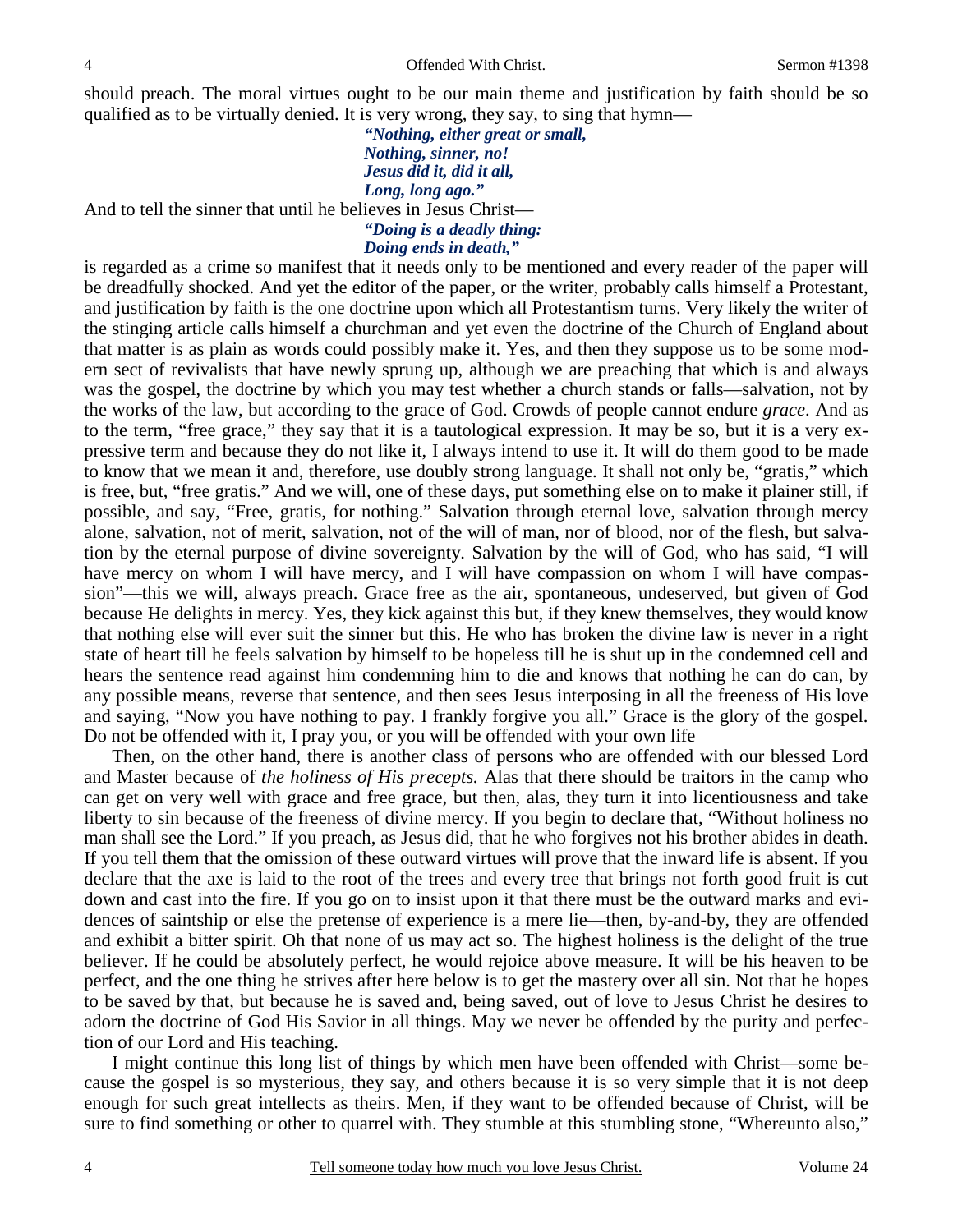says the Lord very solemnly, "they were appointed." They put this stumbling block in their own way and God appoints that they shall fall. They fall upon it now and are broken, and one of these days that stone will fall on them and grind them to powder.

My dear hearers, I cannot stay longer on this subject, but if there are any of you that are offended with Christ, I pray the Lord will make you feel your extreme folly and wickedness. Offended with the Redeemer! What madness! May you go and confess this insult to your Savior, and accept Him at this very moment as your all in all.

**II.** Now I want to speak to professing Christians. THERE ARE SOME WHO JOIN THE CHURCH OF JESUS CHRIST WHO, AFTER A TIME, ARE OFFENDED. Now, why is it that some, who profess to know Him are offended with Christ?

Well, with some it is because *the novelty wears off.* Very earnest services were held and they were greatly affected. They thought that they repented and believed, so they joined the church. Now the good men who held the services are gone and everything seems rather flat after such excitement. And so they have gone back again. They jumped into religion like a man into a bath, and they have jumped out again, put on their clothes and gone back to the world and to what they were before. Persons of this sort are very plentiful just now. If they were ever born again they were born with a fever upon them. And if you do not keep up the heat and let them live in an oven, they will die. We know that such hothouse plants will never pay for the fuel used in forcing them. We are grieved that it is so, but we have seen it so often that we do not wonder at it so much as we used to do. Hot weather breeds flies and warm showers bring out reptiles.

There are not a few who professed to become Christians and who *thought that they were always going to be happy.* The evidence that they gave of being Christians was "that they felt so happy." I do not know that mere happiness is any evidence of being a Christian at all, for many are living far from God and yet account themselves very happy, while some of those who live near to God are groaning because they cannot get nearer still. Yet a joyful feeling is regarded by many as conclusive evidence of salvation. And they add to this the notion that as soon as ever they believed in Jesus Christ the conflict was all over and there remained nothing more to be done in the way of resisting sin and denying the lusts of the flesh. They dreamed that they had only to start on pilgrimage and get to the Celestial City in a very short period of time—only to draw the sword from the scabbard and all Canaan was conquered in an hour. Very soon they find that it is not so. Their old corruptions are alive. The flesh begins to pull a different way from that which they profess to have chosen. The devil tempts them and they are so disappointed by their new discovery that they become offended with Christ altogether. A sudden victory would suit them, but to carry a cross before winning a crown is not to their mind.

Others of them have met an *opposition they did not expect* from their adversaries, while from their friends they have not met with all the respect that they think they ought to have. Their friends and acquaintances have laughed at them. Their workmates in the shop have jeered at them. They did not count on this, they never counted the cost and so they are offended with Christ. Is it not a strange thing that we who begin our religion at the cross, if we begin aright, should ever be astonished that the cross keeps close to us, or should be surprised that the world treats us with disdain? But so it is. Persecution arises and many are offended. It is not that they burn them to death or put them in prison. No, no, they only make a joke or two or they give them the cold shoulder and shut them out of society. But the poor creatures are so thin-skinned that they cannot endure even these light afflictions and so they are offended and miss the blessing. When they joined the Christian church everybody was so glad to see them at first, as we always are when there is a new-born child. But many more new converts have come since then, and the former ones feel that they are not pampered so much as they were and so they become annoyed and under one pretense or another slink away. Because Christ's people do not carry them about as wonders and cry, "Hosanna," over them all their days, they are ready to go back to the world and complain that they have been disappointed with religion and with Christians. Oh, but this is evil. This is a wrong spirit which must by no means be displayed. Yet I fear it is to be seen in many places. This is an offense which ought never to arise.

We have known some who have become offended with Christ, or were in great danger of it because *they began to find that religion entailed more self-denial than they had reckoned upon.* The precepts of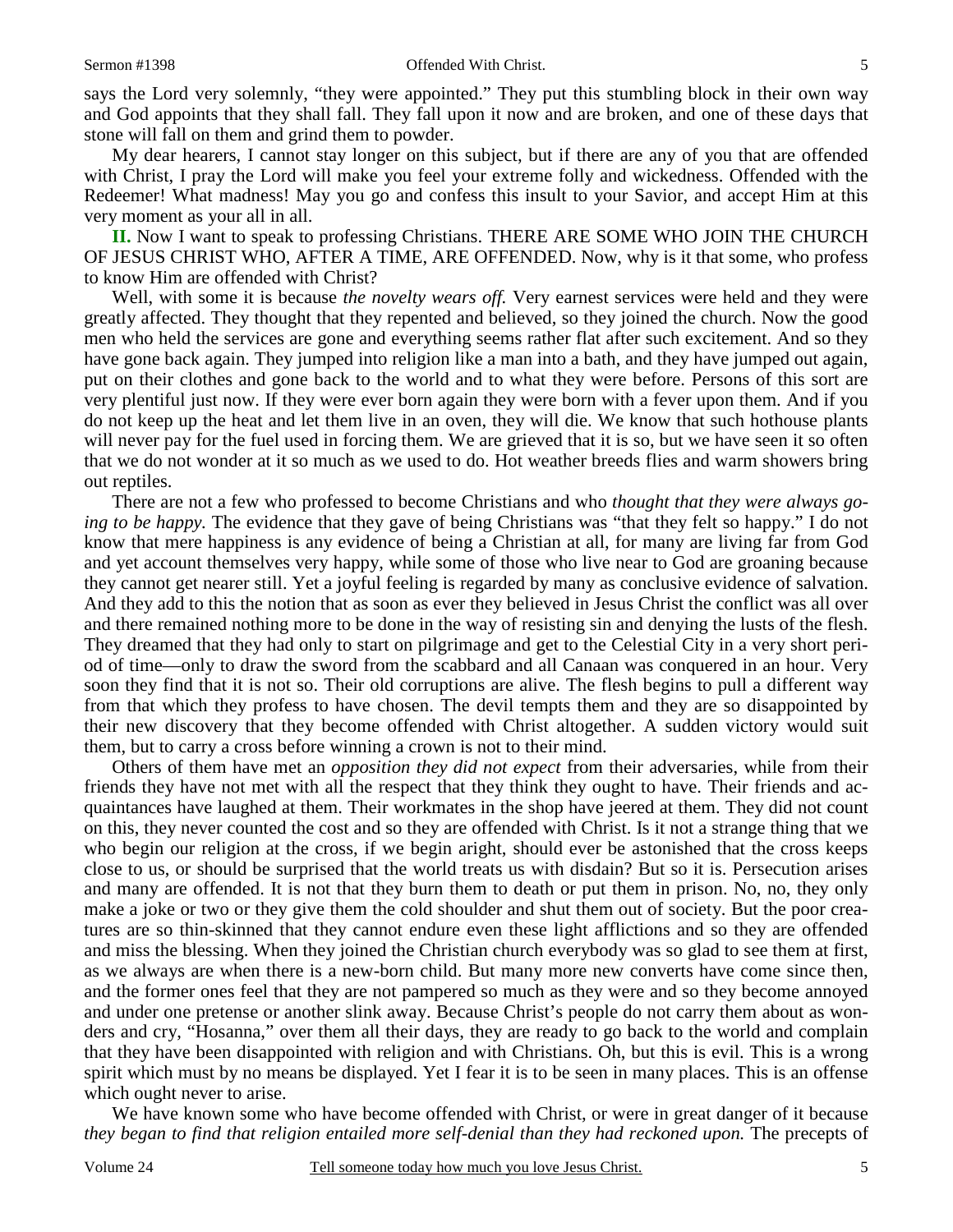our blessed Master come very close home to their consciences and gall them somewhat. He told them that the yoke was easy and that the burden was light, and so it is to the meek and lowly in heart, but they are not changed in heart and, therefore, they find the burden heavy and the yoke galling. I do not wonder that it is so, for that which is the delight of the renewed heart is bondage to the unregenerate spirit, and self-denials, which really are no denials at all to the man who is born again, are an iron bondage to those who still remain in their unregenerate state. They get offended and they go away from the Master whom they professed to serve.

I have known some good souls almost offended at the Master through *the hard speeches of those who ought to have encouraged them.* I was speaking not long ago with a young lady who had, for some, time been devoting herself very earnestly to the cause of Christ. I do not know one who had done more than she had done in her own sphere, but she was in great distress because the person with whom she had worked for many months had spoken very bitterly of her. Though she had been his best helper, he seemed to regard her as his worst enemy. And as she told me what he had said, I was very sorry, but the worst part about it was the temptation which the devil put in her way. The evil one whispered, "Never take a prominent place again. Give up your work. You are said to be eager to help, now be quiet and do nothing." Now, it will happen to all of us more or less, that if we try to be zealous, in the Master's cause, we shall be misunderstood. Wet blanket factories are pretty numerous and some benevolent brother is sure to bring one of these articles for our use. He thinks that it will do us good, but it is mischievous to our spirits. Blessed is he who cannot be offended in that way. It may encourage you to know that, generally, those whom God largely blesses have to go through a great fight at first, from their own brothers and sisters. Look at David. He was to bring home giant Goliath's head, but those elder brothers of his all said, "Because of the pride and the naughtiness of your heart, you are come to see the battle." They recommended him to stay at home with his sheep, even as they told us to keep clear of a pulpit. But God did not mean that he should remain hidden. If the Lord means to bless you, some of His very dear people will be for putting you back among the sheep again. But do not be scandalized at Christ on that account. Stand firm as you have done. Press forward. Be not disgusted or discouraged, but, on the contrary, remember that opposition is very often the sign of coming success. Press forward, for, "Blessed is he that is not offended in Me."

Moreover, many young Christians are greatly staggered by *the ill conduct of professors*. I think that there is no worse trial to a babe in Christ than to see elderly Christians walking inconsistently and living in a lukewarm state, and even speaking as if they were antagonistic to all earnest attempts to spread the kingdom of Christ. If you are one of God's children you will not die at their hands any more than Joseph at the hands of his brothers. If the Lord has, indeed, quickened you with spiritual life, you will press on and work for the Master and not be ashamed.

It has frequently occurred to me to deplore that some professors fall back *through trials of providence.* We occasionally miss members of the church because they were pretty well-to-do when they joined with us, but things have gone badly with them, and they feel as if they could not show themselves. They will even say that they have not any clothes fit to worship in. I have often told you that any clothes are fit to worship in as long as you have paid for them. Clothing, be it fine or threadbare, is nothing to me. As far as I am concerned, I really do not know what people wear. It never strikes my eye. I am too busy looking at your faces, when I can see you, to even notice what you may happen to wear. Come; oh come, to the house of God, my suffering brothers and sisters. Never let the devil prevail upon you to stay away. If your shoe leaks, if there is a hole in the elbow of your coat, the Lord does not look at that, nor do we. You come along. We shall be glad to see you, the most of us, and if there are some who will not be glad, they are nobodies. Do not take any notice of them. But never stay away from the house of God because of your shabbiness. What can it matter? When you begin to get low in circumstances do not be proud and say, "I can't dress as I once did, or make such a dash as I did and so I shall not go." Why, you are still the same person. A man is a man notwithstanding the little or the much which he possesses. And when earthly comforts are going, you ought to seek heavenly comforts all the more. And the poorer you get in substance, the richer you ought to seek to be in grace. "The poor have the gospel preached unto them." But I know that this is a temptation. I have heard it said that in Jamaica in the Negro churches, when wages are low, attendance at the means of grace begins to decline. I know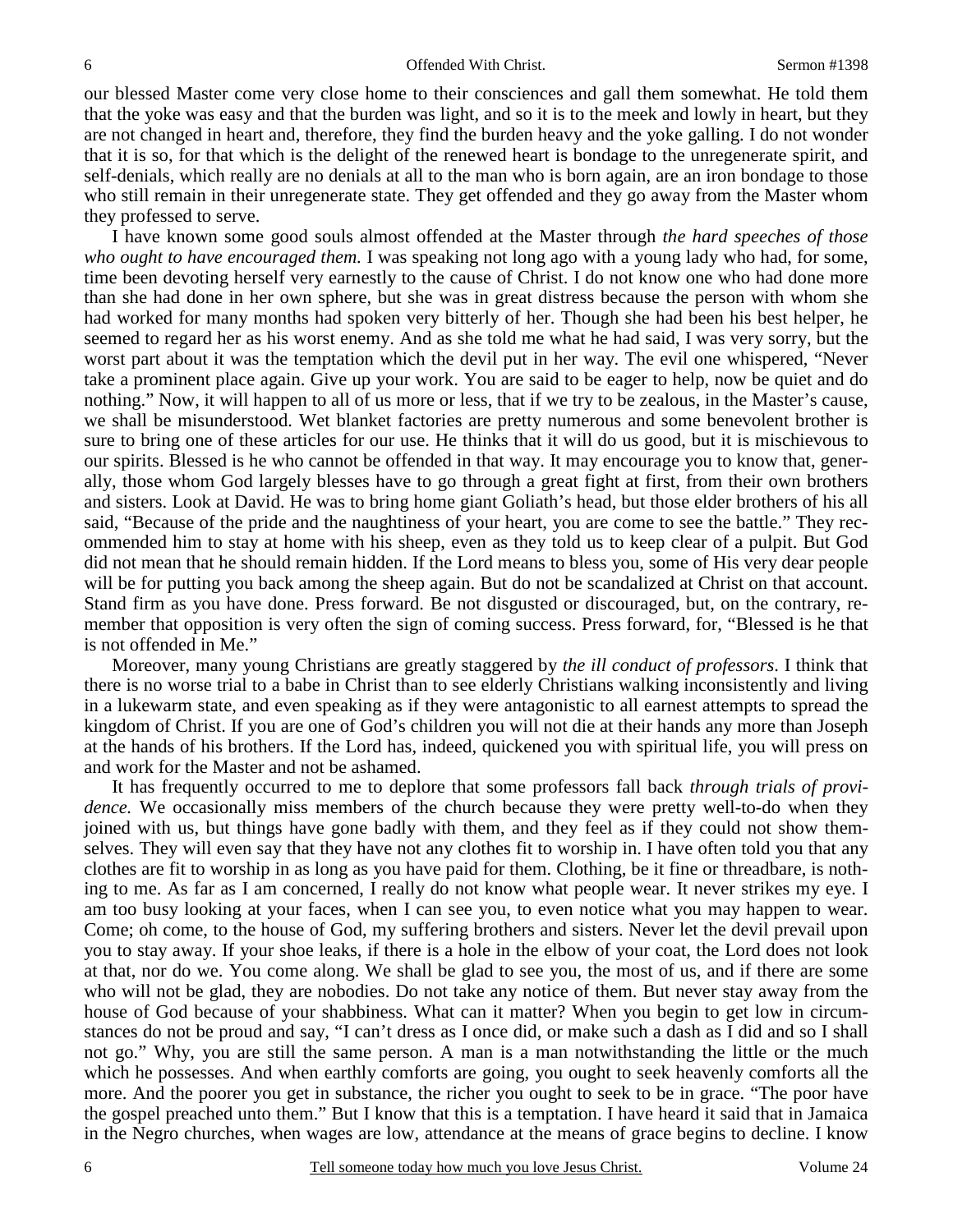that it is so, but so it ought not to be. Do not be offended with Christ. If He chooses to let you be poor, be satisfied to be poor. Yes, if you get to be as low as Job who sat on a dunghill, scraping himself with a piece of an old pot, yet learn to say with the heroic Patriarch, "Though He slay me, yet will I trust in Him." If He is not ashamed of me, I will not be ashamed of Him, or ashamed to follow, even in rags, the standard of Him who hung upon the cross and triumphed there for me. "They parted His garments among them, and for His vesture did they cast lots." I cannot be worse clad than He. Be not ashamed of Him, then.

**III.** The last head is that THERE ARE SOME WHO ARE NOT OFFENDED IN CHRIST AND THEY ARE DECLARED TO BE BLESSED. They are so because if God had not blessed them they would not be found clinging to their Lord, but would have gone back like others.

*Apart from anything else, it is a blessed thing to have grace enough given you to hold fast to Christ under all circumstances.* If you were not one of those whom He has chosen from before the foundations of the world, if you were not one of those whom Christ specially redeemed with His blood, if you were not one of those in whom the Holy Spirit has placed a new heart and a right spirit, you would go back. But if you hold out to the end, you have in that the evidence that the Lord has loved you with an everlasting love. Oh, you that are on and off with Jesus, what a poor hope yours must be. You that can run with the hare and hold with the hounds, you that try to serve God and Mammon—you have no marks of being God's children. But those of you who put your foot down for Christ and cannot be moved, you who have said unto your souls, "By His grace I will not depart from following the Lord"—you have, in that very fact, the evidence of being blessed.

And then you shall find *a blessedness growing out of your fidelity.* I believe that persecuted ones have more blessedness than any other saints. There were never such sweet revelations of the love of Christ in Scotland as when the Covenanters met in the mosses and on the hillside. No sermons ever seemed to be as sweet as those which were preached when Claverhouse's dragoons were out and the minister read his text by the lightning's flash. The saints never sang so sweetly as when they let loose those wild bird notes among the heather. The flock of slaughter, the people of God that were hunted down by the foe, these were they who saw the Lord. I guarantee you that in Lambeth Palace there were happier hearts in the Lollards' dungeon than there were in the Archbishop's Hall. Down there where men have lain to rot, as did Bunyan in Bedford Jail, there have been more dreams of heaven and more visions of celestial things than in the courts of princes. The Lord Jesus loves to reveal Himself to those of His saints who dare take the bleak side of the hill with Him. If you are willing to follow Him when the wind blows in your teeth and the snow flakes come thickly till you are almost blinded, and if you can say—

#### *"Through floods and flames, if Jesus lead, I'll follow where He goes,"*

you shall have such unveilings of His love to your soul, as shall make you forget the sneers of men and the sufferings of the flesh. God shall make you triumphant in all places. You know this already by experience, do you not? You that are His people must know that whenever you have had to suffer for Christ it has been a blessed thing for you. Whenever anybody jeered at you and you have felt it for the time, yet, if you have been able to bear it well, it has brought many a sweet reflection afterwards. Somebody pushed good Mr. Kilpin into the gutter and slapped him at the same time and said, "Take that, John Bunyan." Whereupon the good man took off his hat and said, "I would take 50 times as much as that to have the honor to be called John Bunyan." Learn to look upon insults for Christ in the same light and when they call you by an ill name reply, "I could bear a thousand times as much as that for the pleasure of being associated with Christ in the world's derision."

*But what blessedness awaits you* if you are not offended in Jesus. You are blessed while you are waiting for Him, but your best reward is to come. In that hereafter, when the morning breaks on the everlasting shore, how will they be ashamed and disgusted with themselves who sought their own honor and esteem and denied their Lord and Master! Where will Demas be then, who chose the present world and forsook his Lord? Where will that son of perdition be who chose the 30 pieces of silver and sold the Prince of Life? What shame will seize upon the coward, the fearful, the unbelieving, the people who checked conscience and stifled conviction because a fool's laugh was too much for them! Then they will